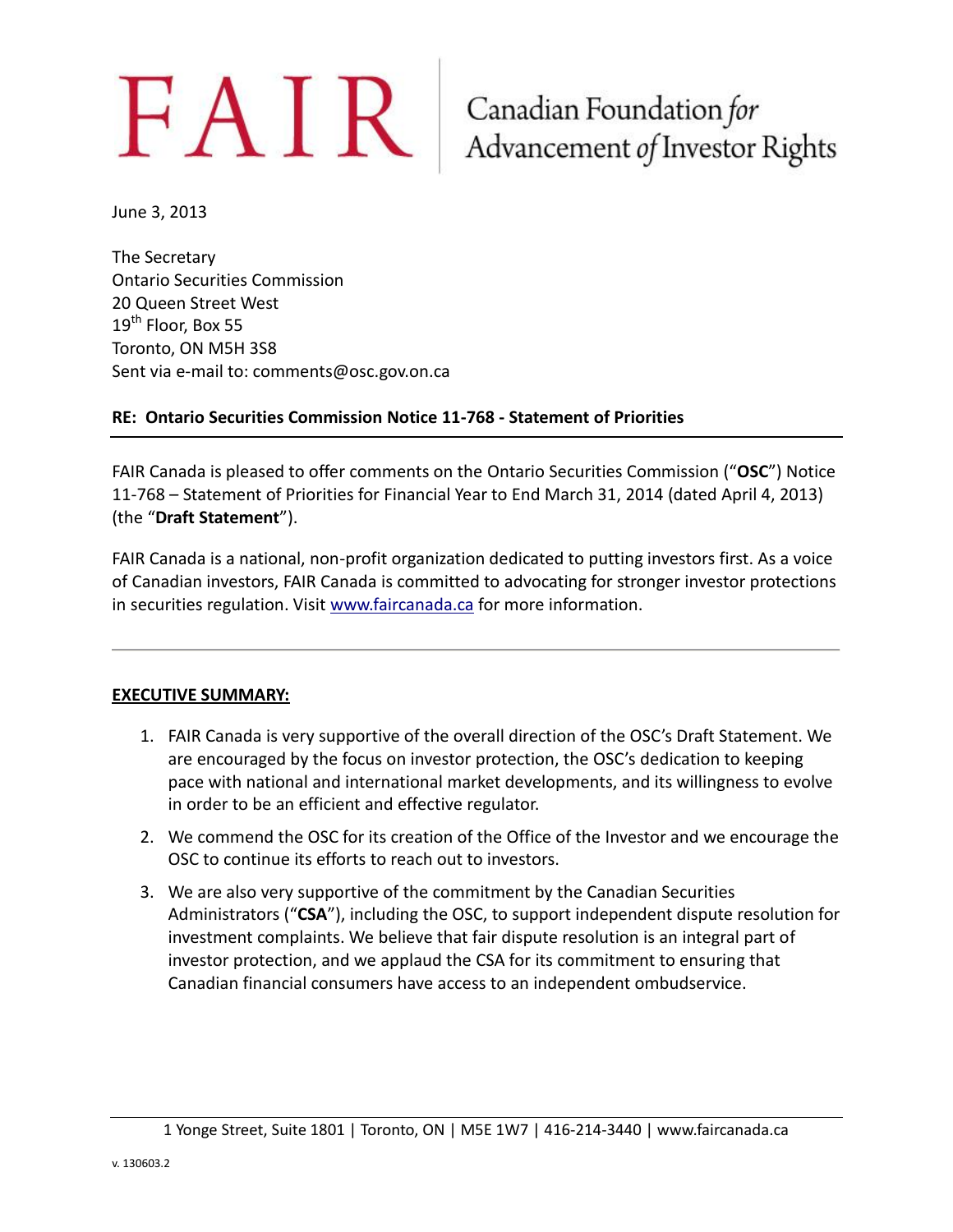#### **SUMMARY OF RECOMMENDATIONS:**

- 1. FAIR Canada suggests that the OSC provide more concrete success measures for several of its priorities. We do not believe that vague, subjective success measures will serve the OSC in its efforts to be transparent and accountable.
- 2. We urge the OSC to focus on the quality of capital formation rather than the amount of capital raised and increased accessibility. New potential prospectus exemptions must be measured against the fundamental objectives of securities regulation, the first of which is investor protection.
- 3. We encourage the OSC to publish the results of any research undertaken with respect to capital raising by SMEs or to give priority to such research if it has not sufficiently progressed to allow for more informed policy-making. We caution against the introduction of any new exemptions absent adequate data regarding the exempt market in Canada.
- 4. FAIR Canada urges the OSC to provide a regulatory framework for the exempt market that provides for strong investor protection and efficient markets.
- 5. FAIR Canada strongly recommends that the OSC not introduce an equity crowdfunding exemption nor an offering memorandum exemption, as neither have been demonstrated to meet an investor need, and we believe both would reduce investor protection and undermine investor confidence in the Ontario capital markets.
- 6. FAIR Canada recommends that the OSC add as a strategic priority the reform of the regulatory framework for EMDs. We recommend that the OSC consider a framework where EMDs that are performing investment dealer-like activities should be required to join IIROC and not be permitted to avoid SRO-level oversight.
- 7. FAIR Canada recommends a balanced approach to cost-benefit analysis in OSC rule proposals. We caution against a strict approach, and encourage regulators to consider the distribution of the costs and benefits of any regulatory proposal. We recommend that, where practical, the OSC seek to measure the costs and benefits of regulatory proposals and to report the results of analyses to the public, without being specifically bound by the conclusions of those analyses.
- 8. FAIR Canada suggests that during the OSC's "mystery shop" research sweep of advisors the OSC also consider whether advice that is considered to be "suitable" meets investing consumers' expectations of advice<sup>1</sup> and whether it instils investor confidence in the capital markets.

 $\overline{a}$ 1 There is strong evidence of an expectation of advice that is in the client's best interest. See, for example, The Brondesbury Group, *Investor behaviour and beliefs: Advisor relationships and investor decision-making study*, a report prepared for the Investor Education Fund, 2012, at p.16, available at: http://www.getsmarteraboutmoney.ca/en/research/Ourresearch/Documents/2012%20IEF%20Adviser%20relationships%20and%20investor%20decisionmaking%20study%20FINAL.pdf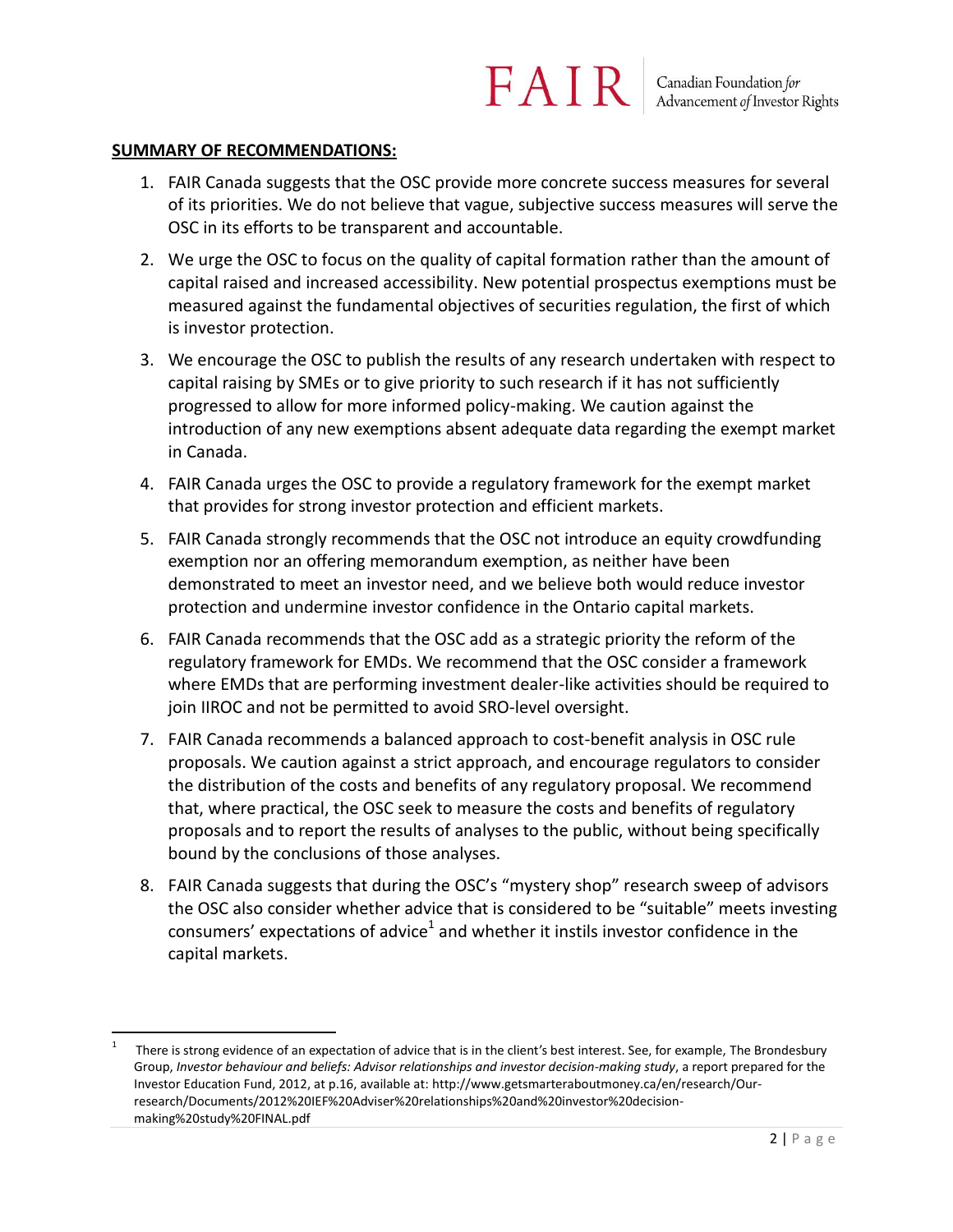- 9. We recommend that in addition to publishing an initial assessment of the application of a best interest standard for advisers and dealers, the OSC publicize concrete steps it plans to take to move forward with this initiative, given the significant length of time it takes to make real, meaningful regulatory change.
- 10. FAIR Canada urges the OSC, together with the CSA, to do more than "advance the discussion of mutual fund fees". Following the mutual fund fees roundtable, we would like to see the CSA, lead by the OSC, identify options and issue recommendations in order to make progress in this area.
- 11. FAIR Canada recommends that the existing and proposed prospectus exemptions need to be reviewed in light of the findings of the OSC's compliance report on Exempt Market Dealers ("**EMDs**") and Portfolio Mangers ("PMs")<sup>2</sup>. Moreover, we suggest a review of the lighter touch approach to the regulation of PMs and EMDs in order to adequately protect investors. We urge the OSC to initiate a consultation on reform of the regulatory framework for EMDs and PMs.
- 12. We recommend that the OSC consider the capacity of its compliance and enforcement departments prior to any consideration of broadening available prospectus exemptions.
- 13. FAIR Canada urges the OSC to give priority to a whistleblower program so that it can gain valuable information that it may not otherwise obtain and in order to aid in carrying out its mandate to protect investors and foster confidence in our capital markets.
- 14. We also recommend that regulators consider introducing rules that require all registrants to report potential serious misconduct by other registrants.
- 15. FAIR Canada urges the OSC to give priority to initiatives aimed at preventing misleading advertising that encourages advisors to recommend and consumers to invest in products that will not deliver what is promised. In particular, advertising that promotes products as "tax efficient" and return of capital income funds that are not clear that the stated rates are not earnings but rather are distribution rates require regulatory intervention.
- 16. FAIR Canada also reiterates several comments we made on previous OSC draft Statement of Priorities, including:
	- a. a recommendation for mandatory compensation fund coverage, including issuance of a policy paper on the compensation fund gap;
	- b. the need for the appointment of Commissioners specifically responsible for representing the interests of retail investors;

<sup>2</sup> OSC Staff Notice 33-740 – Report on the results of the 2012 targeted review of portfolio managers and exempt market dealers to assess compliance with the know-your-client, know-your-product and suitability obligations, available online at [http://www.osc.gov.on.ca/en/NewsEvents\\_nr\\_20130531\\_osc-33-740.htm.](http://www.osc.gov.on.ca/en/NewsEvents_nr_20130531_osc-33-740.htm)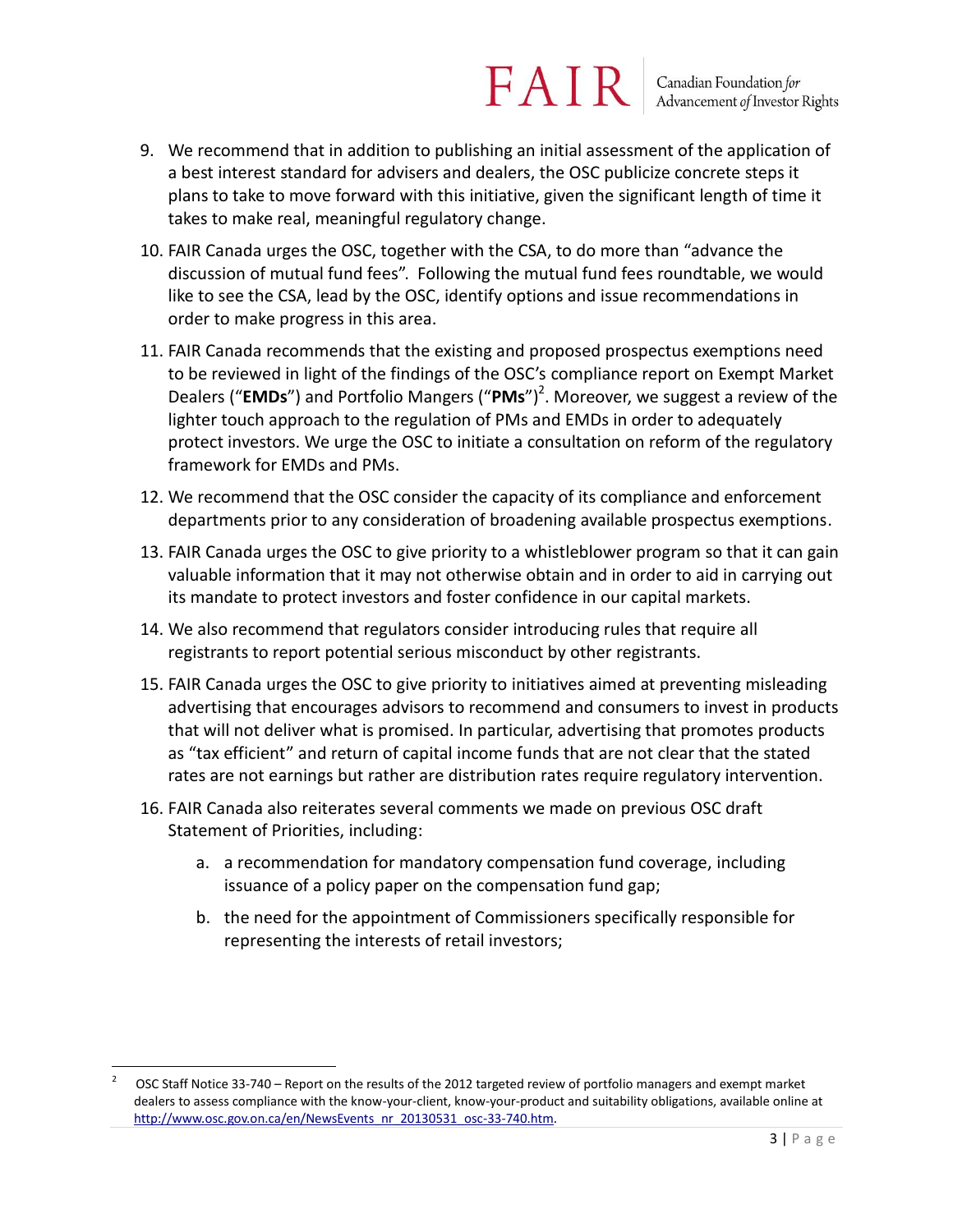Canadian Foundation for<br>Advancement of Investor Rights

- c. a recommendation that the OSC commit to publishing a comprehensive response that addresses all of the recommendations made in the report by the Standing Committee on Government Agencies ("**SCOGA**");<sup>3</sup>
- d. the need for the OSC to address inappropriate recommendations to borrow to invest (leverage), including improper relationships between dealer firms and financing companies. We recommend that CSA members, including the OSC, immediately preclude advisers and dealers from charging asset-based fees on monies that are borrowed for investment purposes and prohibit the acceptance of trailing commissions in respect of amounts invested using borrowed funds;
- e. a recommendation that the OSC closely review the propriety of continuing to permit group scholarship plans to be sold to Canadian consumers and consider introducing substantive regulation to address current abuses;
- f. extend fund facts to other investment products so that consumers have a summary document prior to sale;
- g. address within the final 2013-2014 Statement of Priorities the perception that the TSX falls below international standards with respect to the separation of its regulatory and commercial activities and make it a priority to ensure that the TSX implements adequate safeguards; and
- h. there is a real need for a single, comprehensive tool that would allow investors to check the securities regulatory background of a potential advisor or investment firm. FAIR Canada calls on the OSC, as a member of the CSA, to push for a user-friendly, one-stop tool where investors can access registration, disciplinary and background information (including proficiency and SRO membership) regarding advisers, dealers and their respective registered persons.

#### **1. General Comments**

- 1.1. FAIR Canada is very supportive of the overall direction of the OSC's Draft Statement. We are encouraged by the focus on investor protection, the OSC's dedication to keeping pace with national and international market developments, and its willingness to evolve in order to be an efficient and effective regulator.
- 1.2. We commend the OSC for its creation of the Office of the Investor and we encourage the OSC to continue its efforts to reach out to investors.
- 1.3. We are also very support of the commitment by the CSA, including the OSC, to support independent dispute resolution for investment complaints. We believe that fair dispute

 $\overline{a}$ 3 Standing Committee on Government Agencies, "Report on Agencies, Boards and Commissions: Ontario Securities Commission" (March 2010), online: <http://www.ontla.on.ca/committee-proceedings/committeereports/files\_pdf/OSC%20Report%20English.pdf>.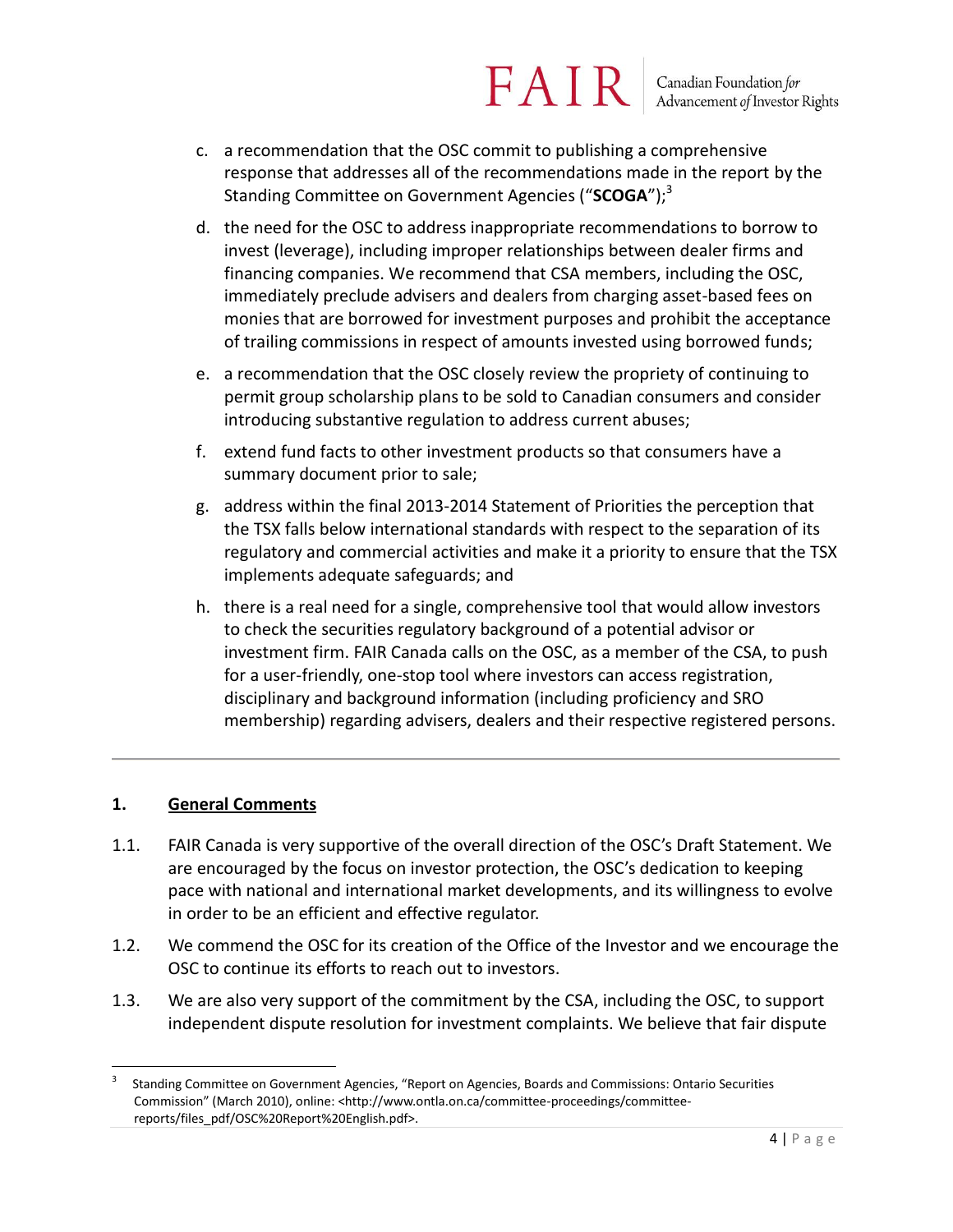Canadian Foundation for<br>Advancement of Investor Rights

resolution is an integral part of investor protection, and we applaud the CSA for its commitment to ensuring that Canadian financial consumers have access to an independent, national ombudservice for investment complaints.

- 1.4. FAIR Canada is supportive of the OSC's intention to "demonstrate improved accountability through more detailed... performance reporting against its priorities." We believe that the OSC is striving to improve its accountability and we look forward to its imminent publication of a report on its progress against its 2012-2013 priorities.
- 1.5. We note our concern regarding some ambiguity in the success measures provided in the Draft Statement. For example, how will the OSC measure whether proposals "reflect a better understanding" of investor issues? Compared to what? This appears to be a subjective measurement. Similarly, measures of proposals being "advanced" or moved forward and measures that the OSC "better understand the risks" are vague. We suggest that the OSC provide more concrete success measures for several of its priorities.

#### **2. OSC Proposed Issue/Priority 5 - Capital Markets Accessibility**

2.1. FAIR Canada believes that the OSC should focus on the **quality of capital formation** given its mandate "to foster fair and efficient capital markets and confidence in capital markets" and must assess the quality or efficiency of the market (including the exempt market) rather than the amount of capital raised or increased accessibility.

#### *Focus on Objectives and Principles of Securities Regulation When Regulating the Exempt Market*

- 2.2. The three Objectives of securities regulation as set out by the International Organization of Securities Commissions in its June 2010 "Objectives and Principles of Securities Regulation" are:
	- protecting investors;
	- ensuring that markets are fair, efficient and transparent; and
	- $\bullet$ reducing systemic risk.
- 2.3. Similarly, the *Securities Act* (Ontario) provides: "The purposes of this Act are, (a) to provide protection to investors from unfair, improper or fraudulent practices; and (b) to foster fair and efficient capital markets and confidence in capital markets."<sup>4</sup>
- 2.4. Any new potential exemption, such as crowdfunding and the Offering Memorandum ("**OM**") exemption, should be assessed against these fundamental objectives. We do not believe that a fundamental objective of securities regulation includes increasing access to investment opportunities for investors. **What should concern securities regulators is not whether something is "accessible" to everyone or "democratic" but whether it is designed so that the market is efficient and investors are adequately protected.**

<sup>4</sup> R.S.O. 1990, c. S.5, s. 1.1.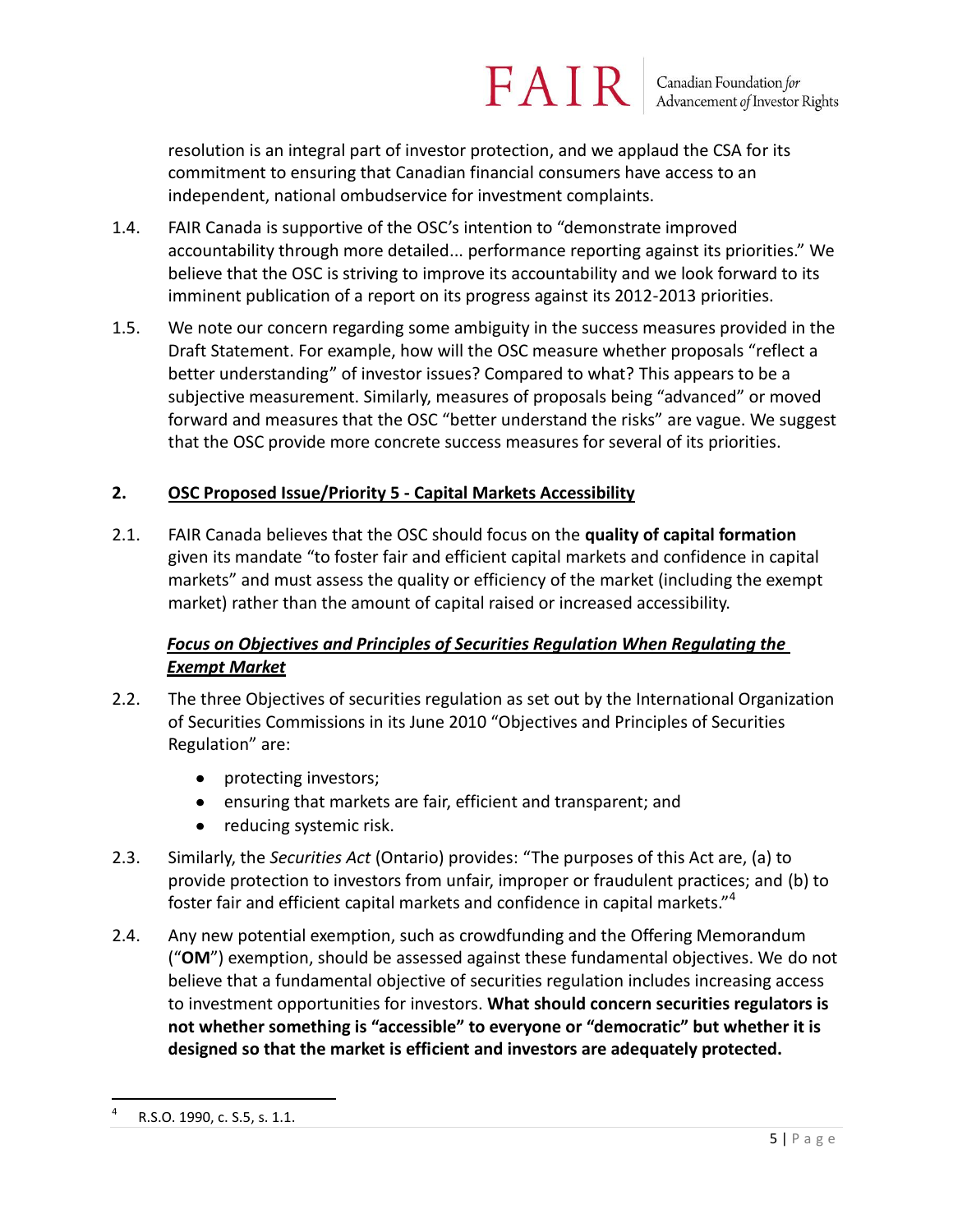### FAIR Canadian Foundation for<br>Advancement of Investor Rights

#### *Make Informed Policy-Making Decisions Through Research and Empirical Data*

- 2.5. The OSC has not cited any information on the costs for small and medium enterprises ("**SMEs**") to access capital through the existing avenues that are available to them (such as a traditional IPO, debt financing, traditional bank loans, angel investors or otherwise) in OSC Staff Consultation Paper 45-710 – Considerations for New Capital Raising Prospectus Exemptions (the "**Exempt Market Review**"). **There is a lack of empirical data of the effects of regulatory constraints on the ability of SMEs to raise capital in a timely and efficient manner.** This impedes the quality of the policy-making process.
- 2.6. The OSC's previous Statement of Priorities for the Year ended March 2013 stated that the OSC would "[u]ndertake comparative research on capital raising regimes in other jurisdictions, including gathering economic data focussing specifically on approaches to raising capital for start-up and small businesses. This work will include consultation with issuers, investors, dealers, academics and others" and would "[e]xpand its research and data analysis capabilities to adopt a data-based approach to identifying issues, decision making and policy development."
- 2.7. **We urge the OSC to publish the results of any research undertaken with respect to capital raising by SMEs or to give priority to such research if it has not sufficiently progressed to allow for more informed policy-making.** The publication of such information would be consistent with the OSC's Strategy 1 in its 2012-2015 Strategic Plan which set out that there would be an increased focus on data to support OSC policy initiatives. It would also be consistent with its goal to be a modern, accountable and efficient organization by increasing its reliance on data and analysis in undertaking its work (Priority 11 of the Draft Statement).
- 2.8. The only comparative information provided in the Exempt Market Review was a comparison of the JOBS Act crowdfunding rule with the OSC concept proposal for crowdfunding. The JOBS Act is the product of political pressure to find ways to deal with a struggling U.S. economy. The U.S. Securities and Exchange Commission ("**SEC**") is now left with the enormously difficult task of drafting rules that will adequately protect investors (if this is in fact possible) while allowing equity crowdfunding to proceed. FAIR Canada believes that the OSC's proposed crowdfunding concept results in too large a degree of informational asymmetry, too great a risk of fraud and investor harm and, therefore, will not result in efficient markets nor the desired benefits that its proponents argue it will achieve. We expect that, instead, it will undermine investor confidence in the Canadian capital markets.
- 2.9. **We do not believe that Canadian securities regulators have adequate data regarding the exempt market in Canada from which to make informed decisions on new exemptions, including crowdfunding.** While the total size of the exempt market (\$87 billion) is mentioned frequently in any discussion of the exempt market, what is not known is how much of the exempt market involves the individual accredited or retail investor, let alone how they have fared. Whilst \$28 billion of the capital raised in Ontario was channelled to non-reporting, non-investment fund, private companies, it is not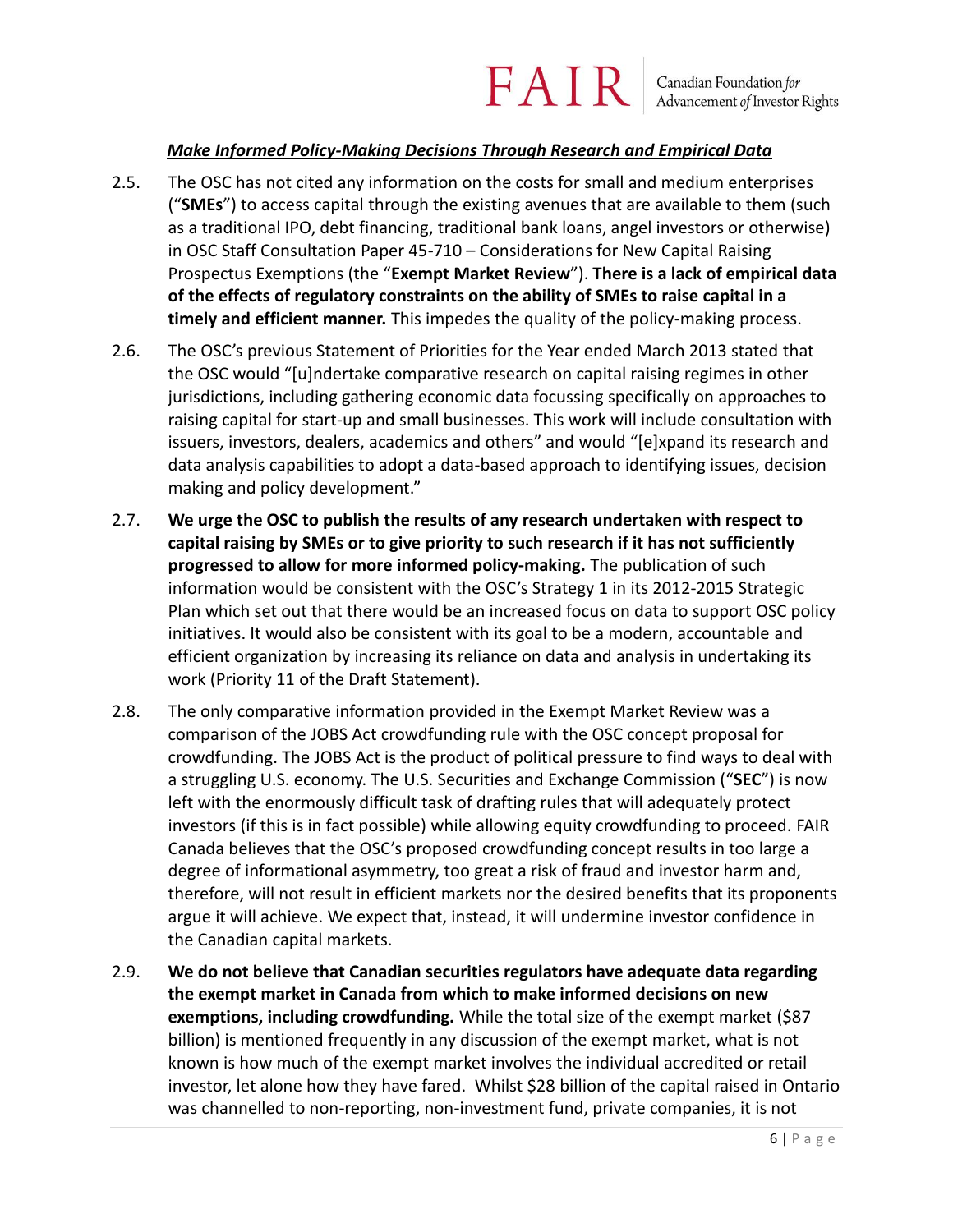## $FAN$  R  $\vert$  Canadian Foundation for

known how much of the \$28 billion was raised by SMEs nor how much of that raised by non-reporting issuers was from individual accredited investors as opposed to institutional investors and permitted clients. How much of the capital raised from accredited individual investors was misappropriated through fraud or other wrongdoing?

- 2.10. Priority 11 of the Draft Statement (greater reliance on data and analysis to support the OSC's work) has, as a measurement of success, the visible use of data to support regulatory changes to the exempt market. We support the generation of the much needed data, mentioned above, to inform the policy-making process. The data should be utilized to determine whether regulatory changes to the exempt market are desirable rather than support policy-decisions that have already been arrived at but need some empirical justification. We are concerned about the OSC's success measure 2 under Priority 11 "[v]isible use of data to support regulatory changes to the exempt market", which presupposes that changes are needed. We have not seen any persuasive evidence that regulatory changes are warranted at this time.
- 2.11. As Ontario's securities regulator, the OSC has a responsibility to collect information that is needed in order to make more informed policy-making decisions. Much information exists but is not publically available or may only be purchased at substantial prices. This disadvantages financial consumers and consumer advocates who do not have the financial resources to obtain the information. We encourage governments and regulators to collect information and make it publically available so that knowledge is increased and more informed policy-making can result.
- 2.12. We are aware that an empirical study of 1,500 investors has been conducted to obtain their views regarding crowdfunding. We look forward with interest to reviewing the results of that study.
- 2.13. FAIR Canada has referenced several academic studies and bodies of research in its submission on the Exempt Market Review, which we believe should help inform the policy-making process. The studies referenced do not support the further relaxation of securities regulations to allow more financing of unregulated SMEs by retail investors given their inability to accurately appraise the correct price of the securities offered, deal with the high level of information asymmetry in the market, and their tendency to exhibit a preference for positive skewness when investing in SMEs, where they seek outsized returns or lottery-style earnings.
- 2.14. FAIR Canada urges the OSC to provide a regulatory framework for the exempt market which provides for strong investor protection and efficient markets. Such a regulatory framework will facilitate true (i.e. quality) capital formation, resulting in a lower cost of capital and increased confidence in our markets.
- 2.15. FAIR Canada strongly recommends that the OSC not introduce an equity crowdfunding exemption nor an offering memorandum exemption, as neither have been demonstrated to meet an investor need, and we believe both would reduce investor protection and undermine investor confidence in the Ontario capital markets.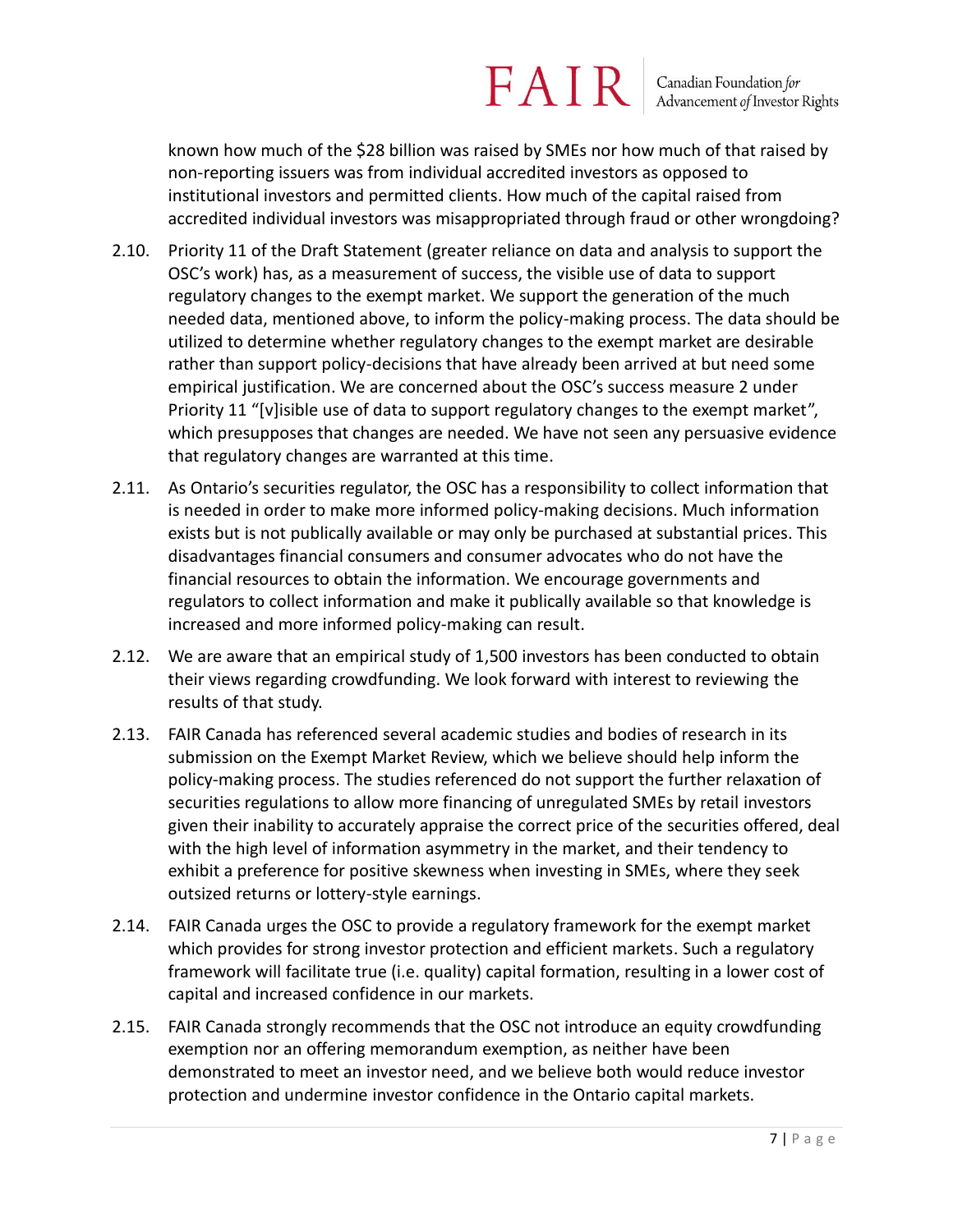#### **3. OSC Proposed Issue/Priority 11 – Improved Cost-benefit Analysis in OSC Rule Proposals**

3.1. FAIR Canada appreciates the OSC's desire to increase its reliance on data and analysis in undertaking its work. We believe that the more information the OSC has the better able it will be to make informed, responsive policy and to fulfill its purposes to protect investors and foster fair and efficient markets.<sup>5</sup>

FAIR

- 3.2. **FAIR Canada suggests that a full cost-benefit analysis may not be appropriate in the circumstances of some regulatory proposals. Extensive cost-benefit testing is timeconsuming, imprecise, and "[i]t is very common in [regulatory impact analysis] to find that important benefits and costs cannot be quantified."**<sup>6</sup> In short, costs and benefits are difficult to measure, data is scarce (and often not available to consumers) and studies are open to critique as a result of them being commissioned by industry lobby groups. While the Organisation for Economic Co-operation and Development's ("**OECD**") handbook suggests that "partial" cost-benefit analysis in these circumstances can narrow "the range of issues that must be dealt with through more subjective, qualitative analysis"<sup>7</sup> we emphasize that a cost-benefit analysis is not a panacea for the evaluation OSC rule proposals. FAIR Canada is concerned that cost-benefit analyses may stall regulatory proposals where a timely regulatory response is necessary to protect investors. In our view, reform already takes far too long to be adopted and implemented. As it stands, investor-focused initiatives that would be of real benefit to investors often elicit delay tactics by some members of industry to hinder progress given that the initiatives may affect their profitability. The point of sale initiative is an example of how industry can successfully delay implementation of an investor-focused initiative, with delivery of the Fund Facts document still not yet in investors' hands prior to the sale of a mutual fund.
- 3.3. We also note that, according to the OECD, "it may be appropriate to proceed with regulation even though the costs appear to be greater than the benefits – this may occur if most benefits are gained by the target group."<sup>8</sup> We note that much of the intended benefit of securities regulation will accrue to less-sophisticated, vulnerable consumers while many of the costs will primarily affect members of the investment industry (although some of these costs may be passed on to consumers), and, therefore, it is important not to simply determine whether the benefits outweigh the costs. **Consideration must be given to the distribution of the costs and benefits of any regulatory proposal.**
- 3.4. The final of the six principles the OSC is to consider in pursuing the principles of the *Securities Act* (Ontario) is "[b]usiness and regulatory costs and other restrictions on the

7 *Ibid*.

<sup>5</sup> Securities Act, R.S.O. 1990, c. S.5 at s. 1.1.

<sup>6</sup> Organisation for Economic Co-operation and Development, "Introductory Handbook for Undertaking Regulatory Impact Analysis (RIA)" (Version 1 – October 2008), online: [<http://www.oecd.org/gov/regulatory-policy/44789472.pdf>](http://www.oecd.org/gov/regulatory-policy/44789472.pdf) at page 10.

<sup>8</sup> *Supra* note 6 at page 7.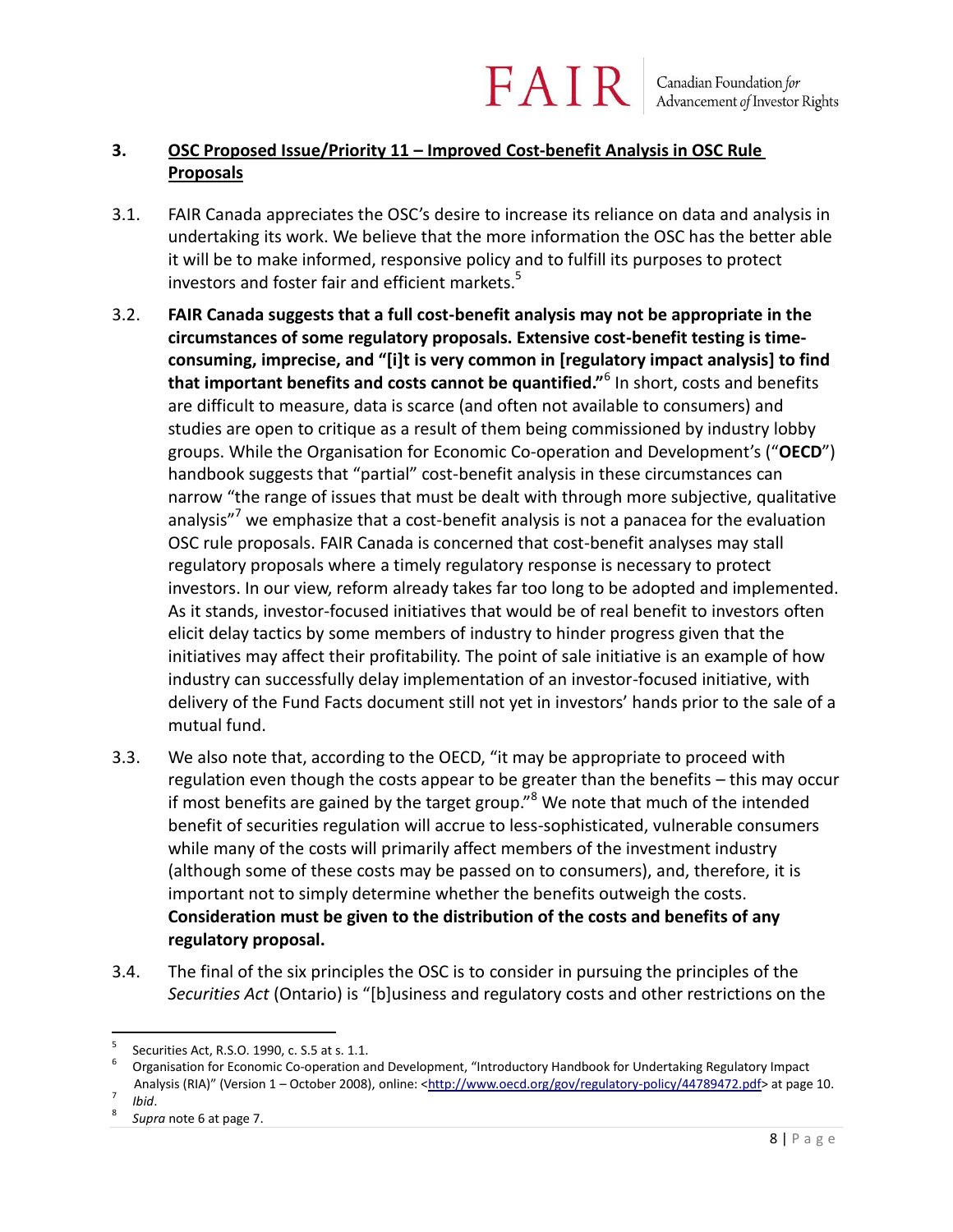Canadian Foundation for<br>Advancement of Investor Rights

business and investment activities of market participants should be proportionate to the significance of the regulatory objectives sought to be realized."<sup>9</sup> This does not dictate that benefits must outweigh costs; it simply requires that they be proportionate.

- 3.5. **Given that the costs of securities regulation are much more readily quantifiable than the benefits, there is a real risk that a strict approach to attempting to ensure that regulation is only made when the benefits of the regulation are larger than the costs it imposes may result in policy that does not provide an adequate level of investor protection. Given that the OSC's** *primary purpose* **is to protect investors and to foster fair and efficient markets, and that the principle the OSC is to** *consider* **is that the costs should be proportionate to (not necessarily outweighed by) the regulatory objectives sought, we recommend a balanced approach to cost-benefit analysis in OSC rule proposals.**
- 3.6. We recommend that, where practical, the OSC seek to measure the costs and benefits of regulatory proposals and to report the results of analyses to the public, without being specifically bound by the conclusions of those analyses.

#### **4. A Best Interest Standard and Mutual Fund Fees**

4.1. FAIR Canada believes that the OSC and the CSA must commit to moving the best interest standard and mutual fund fees initiatives forward promptly for the benefit of Canadian financial consumers. The Canadian public has waited too long already for meaningful investor protection in these areas. In order to be an effective and responsive regulator, the OSC must push for real and timely progress on these initiatives. We believe that delay could be fatal to either of these initiatives.

#### *"Mystery Shop"*

- 4.2. FAIR Canada fully supports the OSC's proposed action to conduct a "mystery shop" research sweep of advisors to gauge the suitability of advice currently being provided and identify areas of concern and assist in targeting future OSC suitability sweeps.
- 4.3. We suggest that during this research, the OSC also consider whether advice that is considered to be "suitable" meets investing consumers' expectations of advice<sup>10</sup> and whether it instils investor confidence in the capital markets.

#### *Best Interest Standard*

4.4. FAIR Canada supports the OSC's proposed action to "publish an initial assessment of the application of a best interest standard for advisers and dealers (including a regulatory impact analysis)". FAIR Canada encourages the OSC to go further and make real progress on this investor-focused initiative. We recommend that in addition to an initial assessment, the OSC publicize concrete steps it plans to take to move forward with this

 $\overline{a}$ 9 R.S.O. 1990, c. S.5 at s. 2.1.

<sup>10</sup> *Supra* note 1.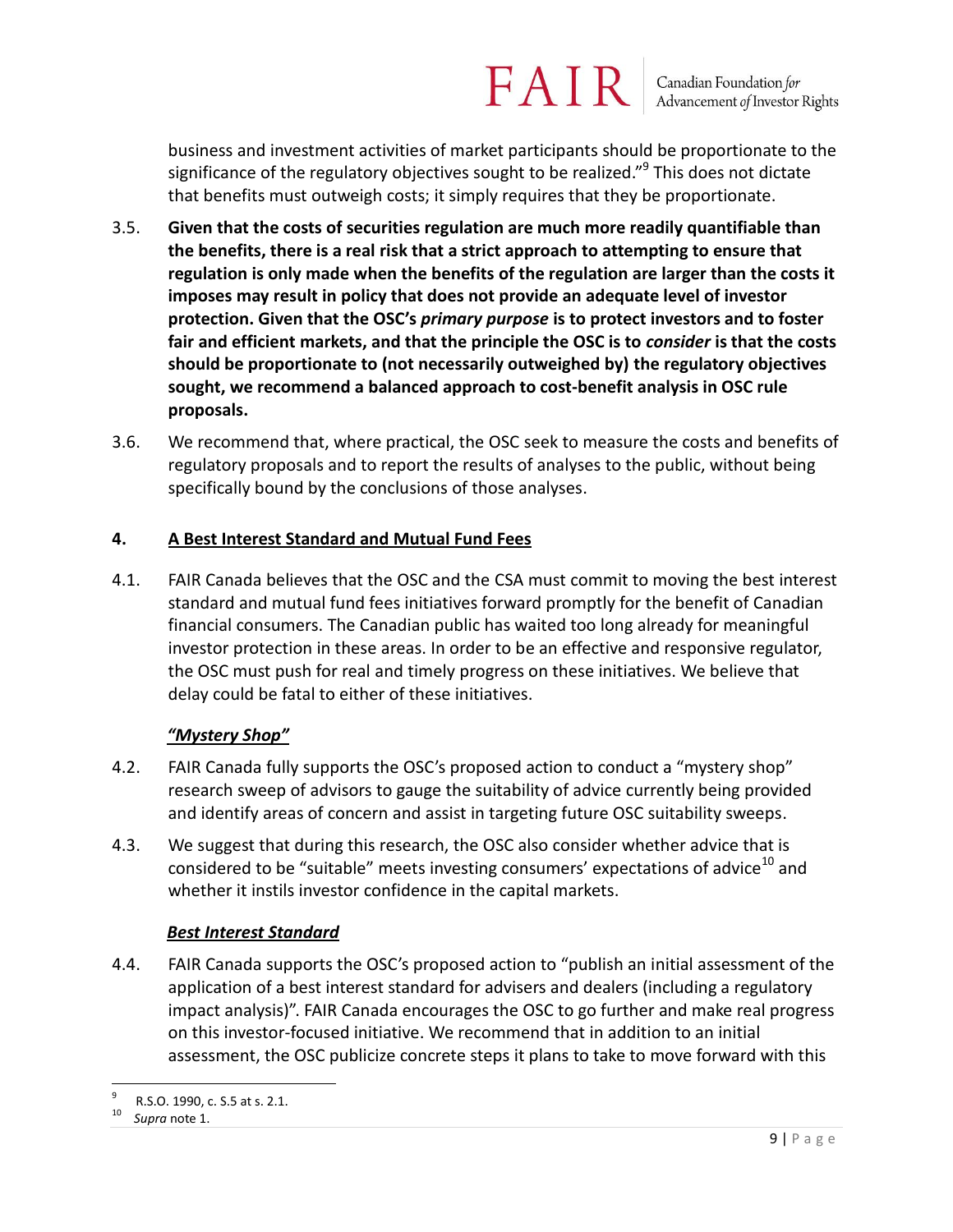initiative, given the significant length of time it takes to make real, meaningful regulatory change.

- 4.5. FAIR Canada is concerned about language in the Draft Statement, in reference to the statutory best interest standard, that states "[t]his is a complex issue that requires careful consideration in order to protect investors while recognizing challenges to the current business models of market participants." Nowhere in the OSC's vision, mandate or organizational goals is there any reference to accommodation of the current business models of market participants. The question posed is whether or not there is a need for a best interest duty, and we believe that the investor research undertaken to date resoundingly supports the introduction of such a standard. **Investor protection should not be sacrificed to protect entrenched, outdated business models that do not serve the interests of Canadian consumers.**
- 4.6. We suggested that concrete steps, or at least recommendations, be included as a success measure for Priority 2 Issue (Expectation Gap).

#### *Mutual Fund Fees*

4.7. FAIR Canada is supportive of regulatory change in respect of mutual fund fees. We urge the OSC, together with the CSA, to do more than "advance the discussion of mutual fund fees". We are pleased that the mutual fund fee roundtable has been scheduled, and believe that this will advance the discussion. Following the roundtable, we would like to see the CSA, lead by the OSC, identify options and issue recommendations in order to make progress in this area. Before issuing a progress update, we encourage the OSC, together with the CSA, to make real progress on this initiative in the interests of investor protection.

#### **5. Deliver Effective Compliance and Enforcement**

5.1. FAIR Canada supports the OSC's desire to "continue to focus on the need to promote improved, proactive compliance and credible deterrence, and to take effective enforcement action where warranted. The OSC will protect the interests of investors by taking action against firms and individuals who do not comply with Ontario securities law and/or act in a manner contrary to the public interest."

#### *Widespread Non-Compliance in the Exempt Market*

5.2. **Widespread non-compliance with the rules in the exempt market and a perception of weak oversight harm investors and weaken confidence in the capital markets.** Numerous CSA-member notices and reviews indicate a high level of non-compliance with the OM exemption in the participating jurisdictions.<sup>11</sup> In addition, significant non-

 11 For example, Saskatchewan's Financial Services Commission Securities Division's (now the Financial and Consumer Affairs Authority, the "**Saskatchewan Authority**") Staff Notice 45-704 noted that during its detailed review of non-qualifying issuers' OMs, "\*\*s]taff identified **material disclosure deficiencies in all of the OMs reviewed**. In general, **the OMs were poorly prepared and did not provide the disclosure required**." [emphasis added]. Saskatchewan Financial Services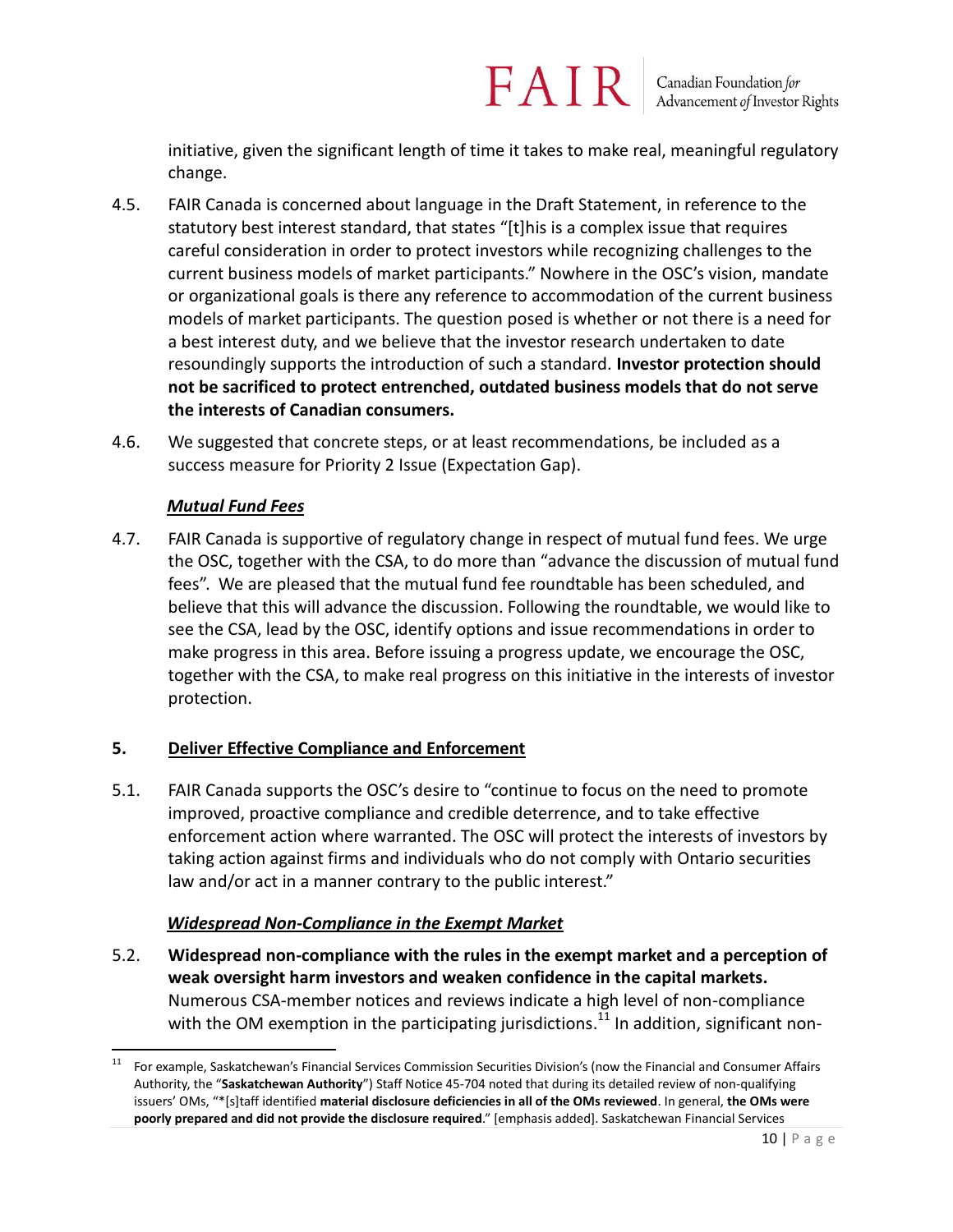#### FAIR Canadian Foundation for Advancement of Investor Rights

compliance by EMDs has been noted by regulators. The OSC's review of EMDs uncovered a number of serious deficiencies and led to a sweep of over 85 EMDs and PMs. The compliance sweep has found significant deficiencies of EMDs including:

- non-compliance with the accredited investor exemption (18% of EMDs reviewed sold securities to clients who were non-accredited investors);
- inadequate suitability assessments due to inadequate documentation on how suitability determination made (22% of EMDs);
- encouraging non-accredited investors to invest in a single product in reliance of the \$150,000 minimum amount prospectus exemption resulting in overconcentration of clients' assets in a single exempt product (15% of EMDs reviewed);
- misuse of a client-directed trade instruction (2%);
- inadequate relationship disclosure information (45%);
- no or inadequate policies and procedures (45%); and  $\bullet$
- inadequate processes for the collection, documentation and maintenance of KYC information (75%).

The compliance report also found the following significant deficiencies of PMs including:

- inadequate suitability assessments (5%);
- inadequate relationship disclosure information (45%); and
- inadequate processes for the collection, documentation and maintenance of KYC information (70% of PMs reviewed). $^{12}$
- 5.3. The OSC's compliance report indicates that 3% of the firms reviewed discontinued their operations as a result of the review, 2% are subject to further regulatory action, 62% were issued deficiency reports where more than 30% of the identified deficiencies were considered "significant deficiencies" and all require enhanced compliance.<sup>13</sup>
- 5.4. FAIR Canada recommends that the existing and proposed prospectus exemptions need to be reviewed in light of the findings of the OSC's compliance report. Moreover, we suggest a review of the lighter touch approach to the regulation of PMs and EMDs (discussed below at 5.10) in order to adequately protect investors.

Commission Securities Division Staff Notice 45-704 Review of Offering Memorandums under NI 45-106 *Prospectus and Registration Exemptions* (last amended March 7, 2011) at page 2*.* See also Multilateral CSA Staff Notice 45-309 *Guidance for Preparing and Filing an Offering Memorandum* under National Instrument 45-106 *Prospectus and Registration Exemptions*  at pages  $2 - 11$ .

<sup>&</sup>lt;sup>12</sup> OSC Staff Notice 33-740 – Report on the results of the 2012 targeted review of portfolio managers and exempt market dealers to assess compliance with the know-your-client, know-your-product and suitability obligations, May 30, 2013, available online a[t http://www.osc.gov.on.ca/en/NewsEvents\\_nr\\_20130531\\_osc-33-740.htm.](http://www.osc.gov.on.ca/en/NewsEvents_nr_20130531_osc-33-740.htm)

 $13$  OSC Staff Notice 33-740 at page 8.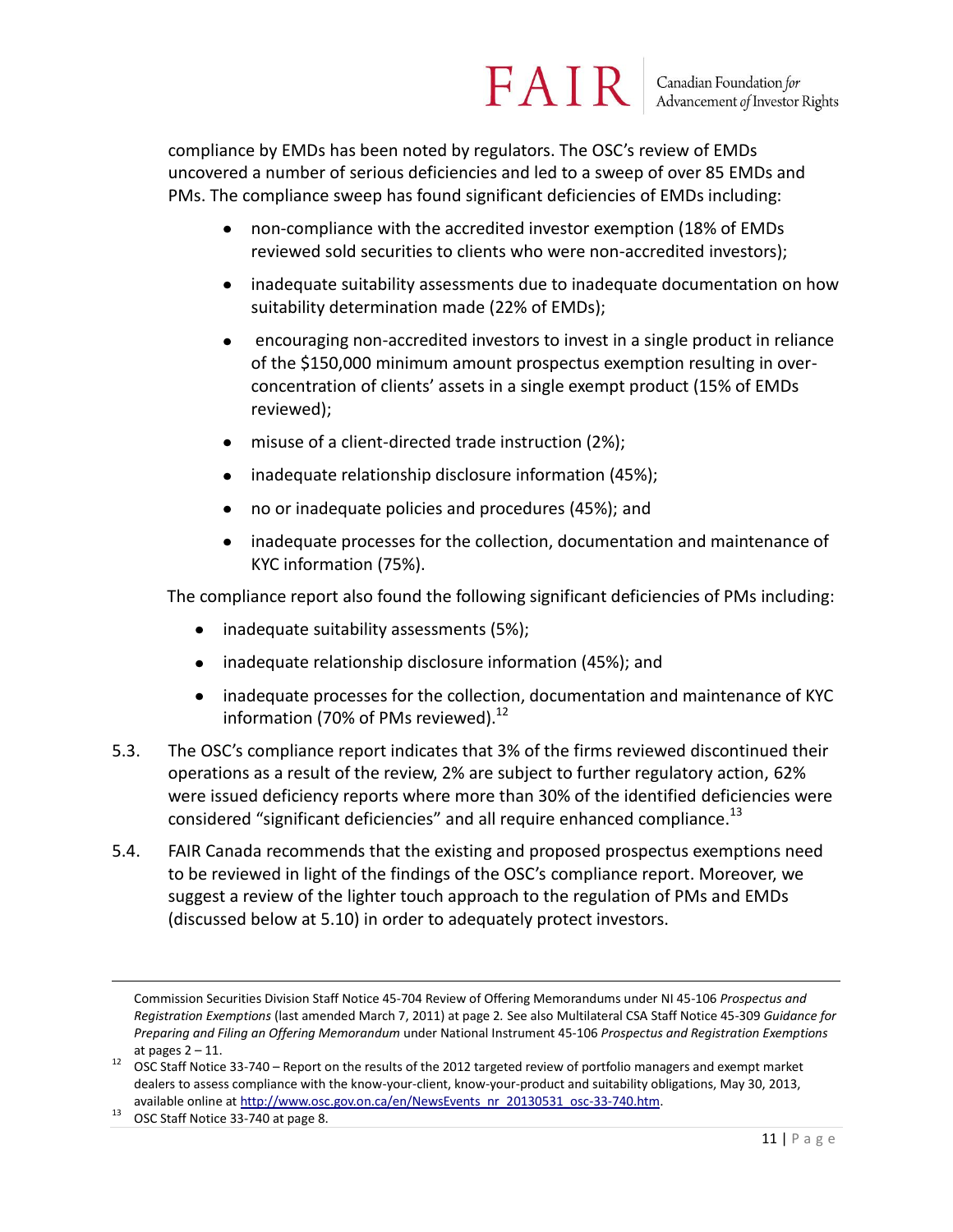### FAIR Canadian Foundation for<br>Advancement of Investor Rights

- 5.5. FAIR Canada urges the OSC to take a multi-faceted approach utilizing compliance and enforcement tools along with regulatory reform of EMDs and PMs in order to ensure adequate investor protection.
- 5.6. **When designing any new exemptions, there must be adequate assurance that the rules will be adhered to and regulators must have the resources to supervise and police compliance. Otherwise, regulatory requirements simply provide the illusion of investor protection.**

#### *Inadequate Resources for Effective Oversight and Enforcement of Expanded Exempt Market*

- 5.7. **Given the low levels of compliance by registrants and issuers in the exempt market, and given the limited resources available at the OSC, FAIR Canada questions the OSC's ability to ensure adequate compliance with the rules should it broaden the available exemptions.** The current risk-based approach to compliance oversight will result in the new "high risk" firms being reviewed while those that would previously have been high risk may no longer be captured in this category. With the same level of resources but a greater number of exemptions and greater number of financial consumers to whom to market and sell exempt products, the risk of mis-selling increases as does the potential for investor harm.
- 5.8. Regulators must ensure adequate compliance and effective enforcement against those who do not comply; otherwise, the rules simply create the illusion that regulators have protected investors and confidence in our markets will decrease.

#### *2013 Ontario Budget – Increasing the Scope of OSC Compliance Reviews*

5.9. We note that the Ontario government's 2013 Ontario Budget states that the government plans to propose further changes to update the *Securities Act* (Ontario) by enhancing the OSC's toolkit for regulating Ontario's capital markets through increasing the scope of OSC compliance reviews. We look forward to learning further details related to this item.

#### *Regulatory Framework for EMDs and PMs Needs Reform*

5.10. FAIR Canada recommends that the OSC add as a strategic priority the reform of the regulatory framework for EMDs and PMs, as the current framework is not providing adequate investor protection. Currently EMDs and PMs are subject to lighter regulation, less oversight and do not form a scheme that provides compensation to investors in the event of insolvency. The OSC's compliance report documents widespread noncompliance with fundamental obligations owed by registrants to their clients. **We recommend that the OSC consider a framework where EMDs that are performing investment dealer-like activities should be required to join IIROC and not be permitted to avoid SRO-level oversight. We believe that this would result in better protection for investors, through closer supervision and heightened compliance requirements, as well as insolvency coverage through the Canadian Investor Protection Fund. We urge**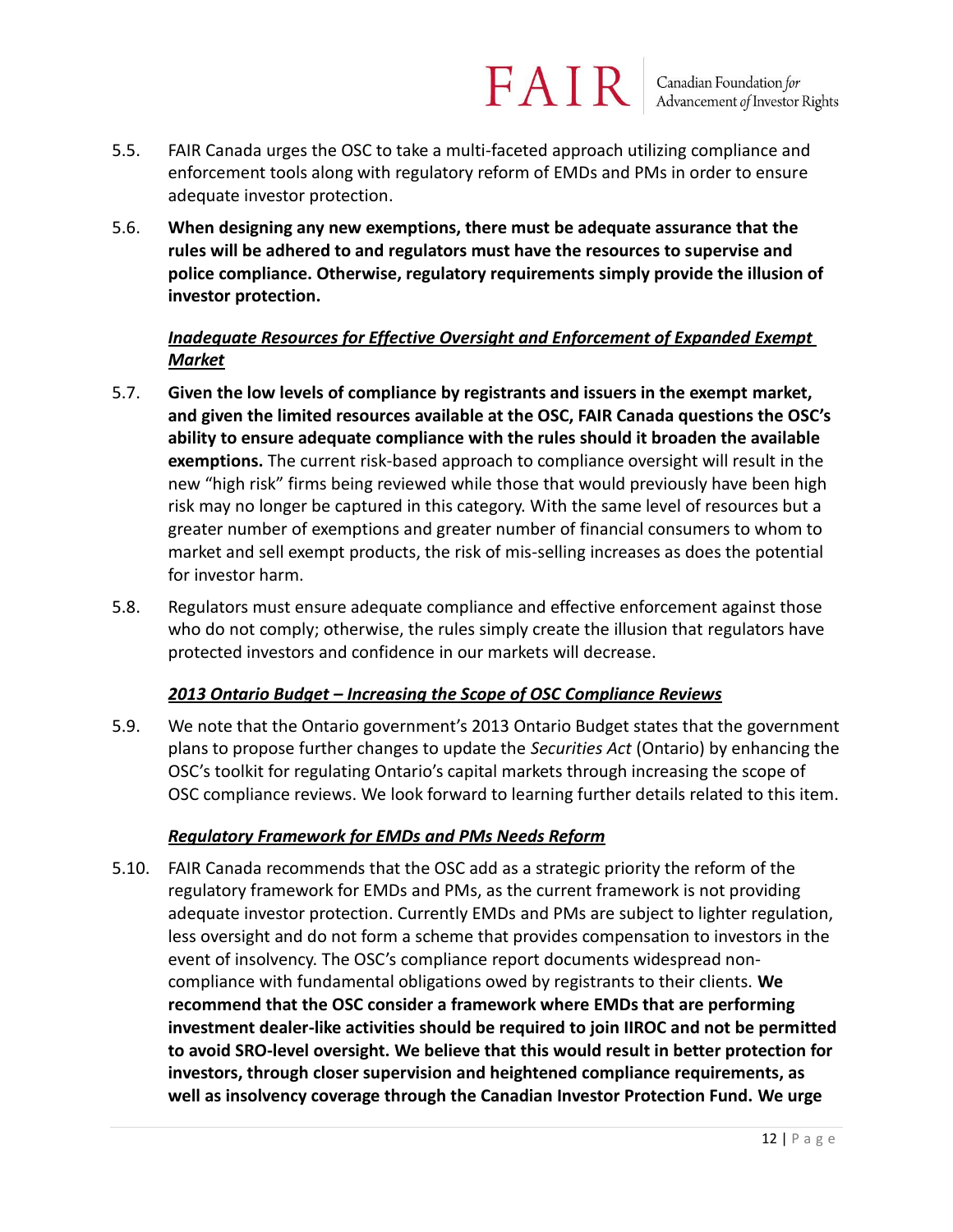**the OSC to initiate a consultation on reform of the regulatory framework for EMDs and PMs.**

FAIR

5.11. In order to adequately protect investors, reforming the regulatory framework for EMDs should take priority over broadening the exemptions that can be relied upon by issuers and EMDs. FAIR Canada believes that there will be a much greater risk of investor harm if exemptions are broadened without first ensuring a high rate of compliance with the rules.

#### *Early Detection of Illegal Securities-Related Activity*

- 5.12. FAIR Canada supports the goal of increasing the effectiveness of the OSC's enforcement processes, and in pursuing strategies that will increase the early detection of illegal securities-related activity. Early detection of illegal activity will reduce the amount of investor harm.
- 5.13. FAIR Canada provided comments in response to an OSC request for comments regarding proposed enforcement initiatives in December 2011 (the "**Enforcement Consultation**").<sup>14</sup> While FAIR Canada supported the OSC's goal of increasing its effectiveness in protecting the public interest, we expressed concerns about particular initiatives the OSC had proposed, particularly no-contest settlements.
- 5.14. The Enforcement Consultation indicated that staff had been examining the prospect of introducing a new whistleblower program and that staff would issue a separate staff notice inviting comment in the near future. **FAIR Canada urges the OSC to give priority to a whistleblower program** so that it can gain valuable information that it may not otherwise obtain and in order to aid in carrying out its mandate to protect investors and foster confidence in our capital markets. Such a program would also lead to more timely detection of wronging and fraud. **We also recommend that regulators consider introducing rules that require all registrants to report potential serious misconduct by other registrants.**

#### *Restitution for Investors*

5.15. The OSC's 2011 – 2012 Statement of Priorities had as a priority "Work with the Ontario Government to explore a mechanism by which the OSC could award compensation to Ontario investors who suffer losses because of violations of the *Securities Act* (Ontario)<sup>"15</sup>. The OSC's Report on the Statement of Priorities for fiscal 2011-12 indicates that "[s]taff continue to work on methods to allocate funds to victims of securities violations in appropriate circumstances", however, there are no details provided as to what are the difficulties in obtaining the power to make restitution orders when there is

 $\overline{a}$ 14 (2011) 34 OSCB 10720, Request for Comments on Proposed Enforcement Initiatives (October 21, 2011).

<sup>&</sup>lt;sup>15</sup> Ontario Securities Commission, 2011 – 12 Statement of Priorities, online:

<sup>&</sup>lt;http://www.osc.gov.on.ca/documents/en/Publications/sop\_fiscal-2011-2012.pdf>.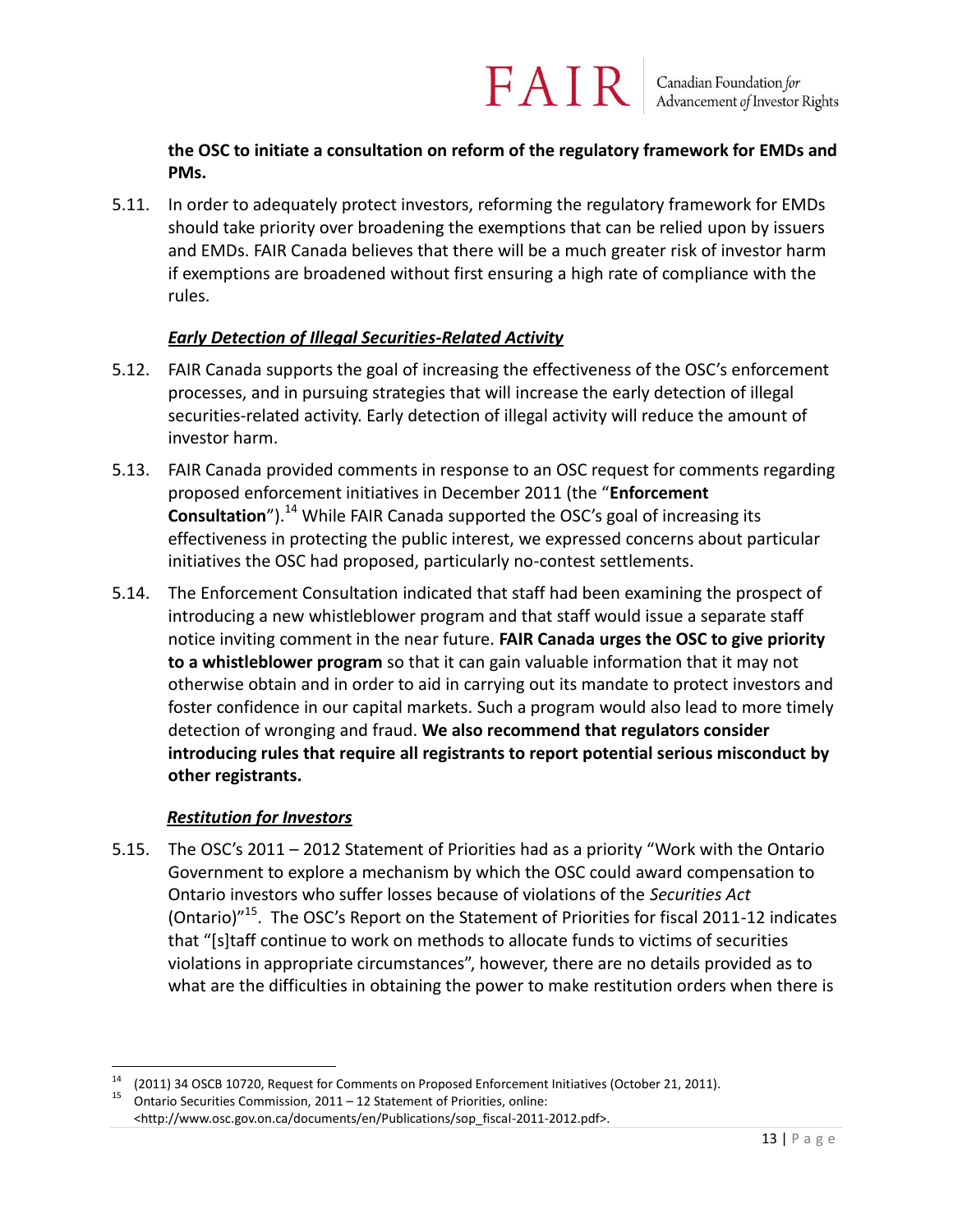Canadian Foundation for<br>Advancement of Investor Rights

a violation of securities laws as recommended by the Standing Committee on Government Agencies' Report on the OSC<sup>16</sup> (the "**SCOGA Report**")<sup>17</sup>.

FAIR

#### **6. Market Environment and Risks to Investors**

- 6.1. The market environment also poses concern for investors. As noted in the Draft Statement under "The Environment – Risks and Challenges", given the low interest rate environment, investors are searching for better returns: "The demand for yield may increase the potential for mis-selling, as investors may be drawn to securities that have a risk profile that may not be consistent with their investment goals, investment horizon or tolerance for risk and may prove to be unsuitable in a changing economic climate." Many financial consumers have also been found to have unrealistic return expectations.<sup>18</sup> The lack of compliance with suitability requirements by EMDs that has been documented coupled with the market environment in which many consumers may be tempted by the purported higher return and low levels of financial literacy, provides the conditions for unacceptable levels of investor harm.
- 6.2. FAIR Canada urges the OSC to give priority to initiatives aimed at preventing misleading advertising that encourages advisors to recommend and consumers to invest in products that will not deliver what is promised. In particular, advertising that promotes products as "tax efficient" and return of capital income funds that are not clear that the stated rates are not earnings but rather are distribution rates require regulatory intervention. A fine print "explanation" of misleading advertising is insufficient, in our view, to prevent investor harm. As stated in the April 2012 Investment Fund Practitioner: "…to the extent that investors may be assessing a fund's performance based on its distribution rates or yield, they may reach incorrect conclusions about their returns on these funds. The fund's distribution rate or yield is based on its distributions, rather than its earnings or performance."<sup>19</sup>
- 6.3. OSC Staff Notice 81-718, the 2012 Summary Report for Investment Fund Issuers<sup>20</sup> noted that reviews by OSC staff of marketing and advertising materials have resulted in investment fund managers:
	- o Removing certain ads that were brought to their attention
	- o Materially changing their sales communications
	- o Reviewing and revising their policies and procedures

 16 *Supra* note 3 at page 22.

<sup>17</sup> *Ibid*. at page 24.

<sup>&</sup>lt;sup>18</sup> Innovative Research Group, Inc., "2012 CSA Investor Index" (October 16, 2012), online: <<u>http://www.securities-</u> [administrators.ca/uploadedFiles/General/pdfs/2012%20CSA%20Investor%20Index%20-](http://www.securities-administrators.ca/uploadedFiles/General/pdfs/2012%20CSA%20Investor%20Index%20-%20Public%20Report%20FINAL_EN.pdf) [%20Public%20Report%20FINAL\\_EN.pdf>](http://www.securities-administrators.ca/uploadedFiles/General/pdfs/2012%20CSA%20Investor%20Index%20-%20Public%20Report%20FINAL_EN.pdf) at page 64.

<sup>19</sup> See [<http://www.osc.gov.on.ca/en/InvestmentFunds\\_ifunds\\_20120413\\_practitioner.htm>](http://www.osc.gov.on.ca/en/InvestmentFunds_ifunds_20120413_practitioner.htm).

<sup>20</sup> OSC Staff Notice 81-718, 2012 Summary Report for Investment Fund Issuers, available online at

http://www.osc.gov.on.ca/documents/en/Securities-Category8/sn\_20130124\_81-718\_summary-rpt-if-issuers-2012.pdf.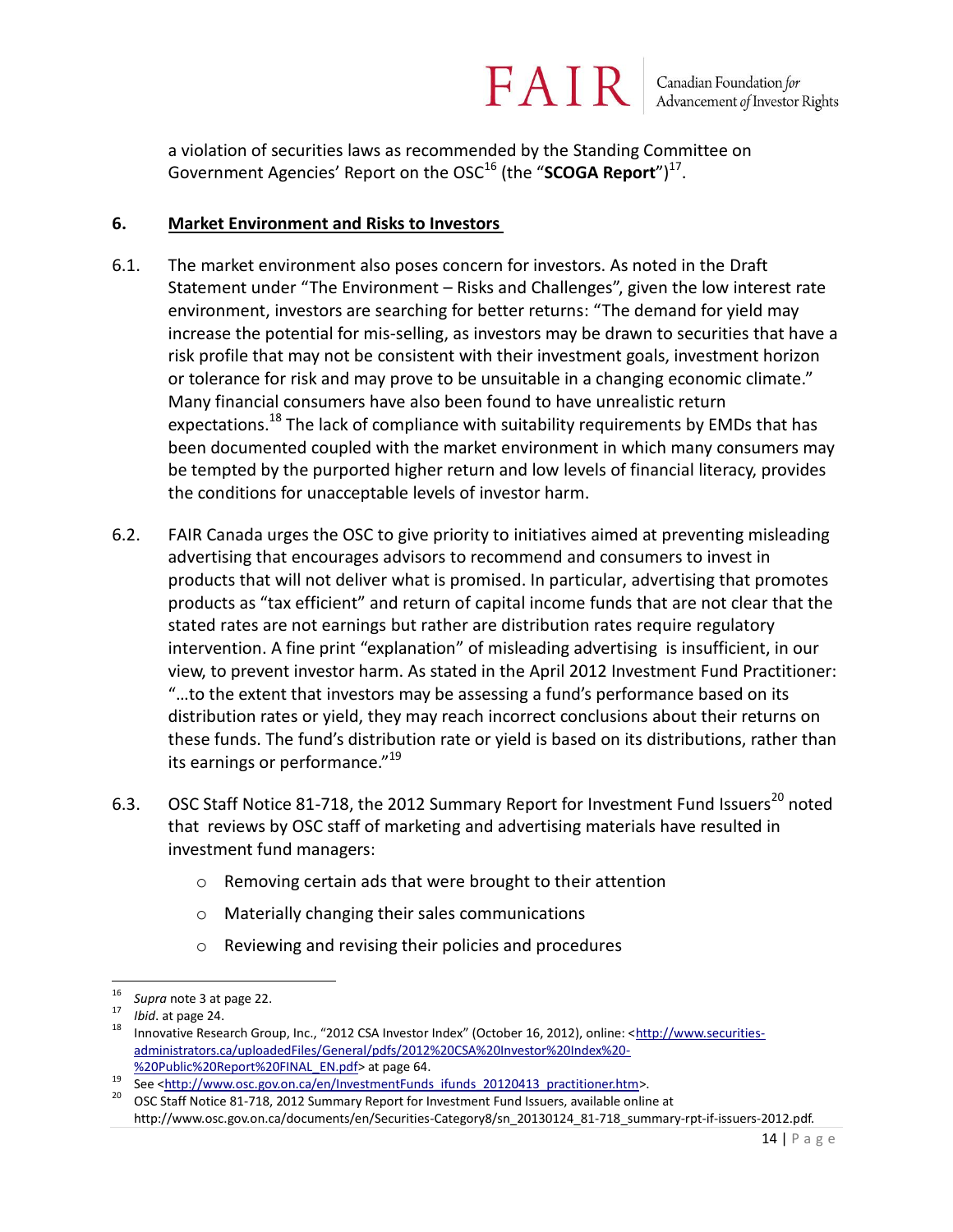o Re-training their staff involved in producing and approving their marketing materials.<sup>21</sup>

FAIR Canada is not aware of any disciplinary action being taken as a result of a misleading advertisement or marketing material but believes such action would deter misleading advertising from occurring. Merely requiring changes to materials does not serve as a deterrent against misleading marketing and advertising. Guidance makes expectations clear but is not sufficient, in our view

FAIR

#### **7. FAIR Canada suggests additional issues for consideration.**

- 7.1. In addition to the priorities included in the Draft Statement, FAIR Canada would suggest that the OSC consider the following issues before it finalizes its Statement of Priorities for 2013-2014:
- 7.2. **SRO Oversight and Compensation Fund Coverage** It its submission to the OSC on its 2011-2012 draft Statement of Priorities, FAIR Canada recommended that the OSC publish a policy paper by the end of 2011 which would propose a requirement that all registrants be backed by a compensation fund, either through mandatory SRO membership or the creation of a new fund, in order to protect investors in the event of insolvency of a registrant. In FAIR Canada's view, non-SRO member registrants pose greater risks to investors than SRO member registrants, and require closer oversight than is currently provided.
- 7.3. FAIR Canada and the MFDA have each issued reports (A Decade of Financial Scandals<sup>22</sup> and Regulatory Gap in Canada – Part II<sup>23</sup>, respectively) which identify a serious gap in coverage for investors in the event of the insolvency of a registrant. This is a serious defect in our system. FAIR Canada recommends that the OSC undertake its own analysis of the compensation fund gap and issue a policy paper by March 31, 2014 which will propose a system through which all registrants will be backed by a compensation fund.
- 7.4. **Investor-Representative Commissioners** The SCOGA Report called for the appointment of one or more Commissioners specifically responsible for representing the interests of retail investors.<sup>24</sup> FAIR Canada urges the OSC to make this one of its commitments for 2013-2014. FAIR Canada also recommends that the OSC include a commitment that, in 2013-2014, it will publish a comprehensive response addressing all recommendations made in the SCOGA Report.
- 7.5. FAIR Canada has great respect for all Members of the OSC and recognizes that Members currently take the retail investor perspective into consideration in the course of their

 21 OSC Staff Notice 81-718, at page 21.

<sup>&</sup>lt;sup>22</sup> FAIR Canada, "A Decade of Financial Scandals" (February 2011), online: <http://faircanada.ca/wpcontent/uploads/2011/01/Financial-scandals-paper-SW-711-pm\_Final-0222.pdf>.

<sup>&</sup>lt;sup>23</sup> Mutual Fund Dealers Association, "Regulatory Gap in Canada – Part II - Fund Managers: The Need for a Compensation Fund" (November 20, 2008), online: <http://www.mfda.ca/regulation/bulletins11/Bulletin0469-P.pdf>.

<sup>24</sup> *Supra* note 3 at page 26.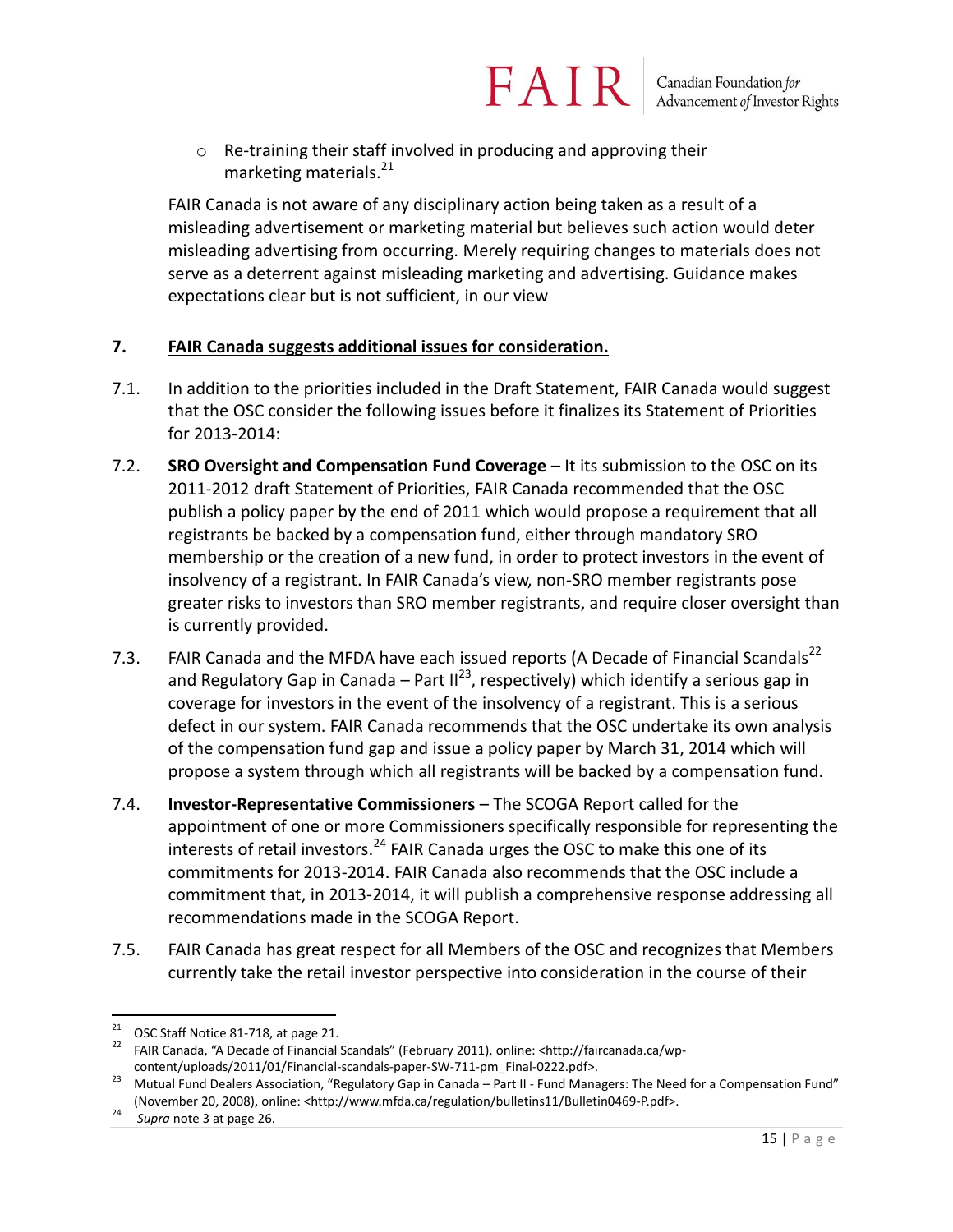Canadian Foundation for<br>Advancement of Investor Rights

duties. This recommendation is not intended as a criticism of any of the current Members. However, current Members of the OSC are persons with considerable experience representing and working with stakeholders other than retail investors. Based on our review of Member biographies, no Member of the OSC has extensive experience in primarily representing the interests of retail investors.

- 7.6. **Leverage** FAIR Canada is concerned that many investors are being inappropriately encouraged to borrow to invest and that there are inappropriate contractual relationships between dealer firms and financing companies to provide preferential rates on investment loans to investors. Specifically, FAIR Canada is concerned that leverage is commonly being recommended to be used to invest in mutual funds, which we view to be inappropriate in most cases. The OSC released an investor warning regarding the risks of leveraged investing in January 2012.<sup>25</sup> FAIR Canada recommends that the OSC add an initiative to examine the prevalence of this problem, particularly focusing on mutual and other investment funds, under its first goal ("Deliver Responsive Regulation"). In our view, there should be a presumption that leveraged investing is unsuitable for retail investors, and it should be up to registrants who encourage this practice to prove that such an investment strategy is suitable for that particular investor. FAIR Canada has written to the CSA to raise this issue, stating that current suitability requirements do not provide adequate investor protection with respect to leveraged investing.
- 7.7. FAIR Canada recommends that the CSA immediately address the risks of providing unsuitable recommendations to borrow to invest by precluding advisers and dealers from charging asset-based fees on monies that are borrowed for investment purposes and prohibiting the acceptance of a trailing commission in respect of amounts invested using borrowed funds. This reform has been adopted by the Australian Securities and Investments Commission.
- 7.8. **Group Scholarship Plans** FAIR Canada believes that, given many features common to group scholarship plans, improved disclosure is inadequate to provide an acceptable level of protection for the vulnerable consumers such plans frequently target. We believe that disclosure alone will only create the illusion of consumer protection and cannot be an end in itself given the problems with the design of group scholarship plans, the aggressive manner in which they are marketed and advertised, and the misalignment of incentives between the salespersons and consumers. Many purchasers of these plans are modest or lower income Canadians who often have low financial literacy and who are urged to invest in these plans in order to take advantage of the government grants associated with them. FAIR Canada is of the view that group scholarship plans are generally poor savings vehicles with little or no benefits to consumers.

<sup>25</sup>  Ontario Securities Commission, "Important information about the risks of leveraged investing and costs of investing" (January 23, 2012), online: <http://www.osc.gov.on.ca/en/Investors\_inv\_news\_20120123\_cost-investing.htm>.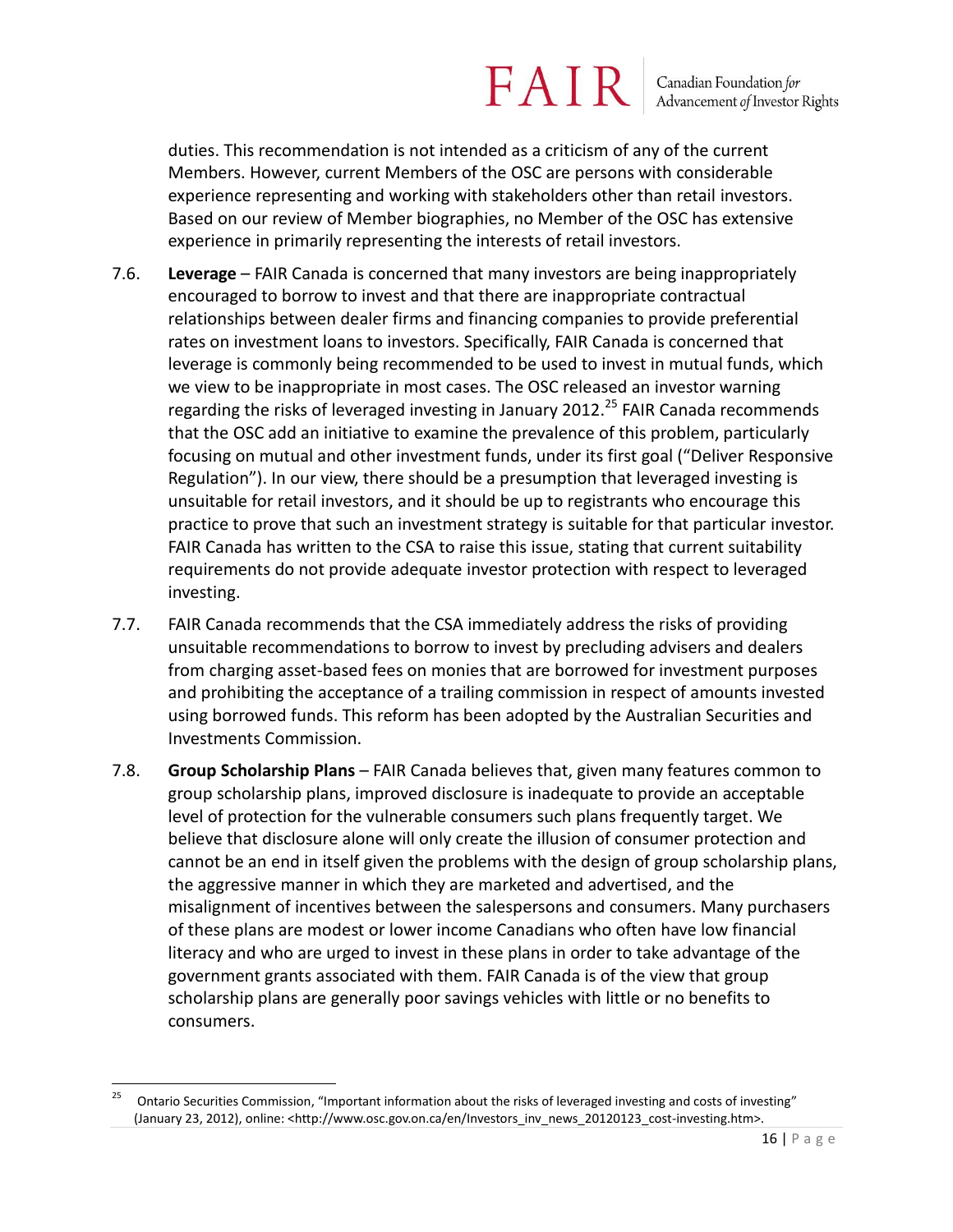Canadian Foundation for<br>Advancement of Investor Rights

- 7.9. As noted by the CFA CAC, "[o]ne might question whether scholarship plans, something deemed suitable for retail investors but sold by commissioned sales agents with minimal licensing standards, fits within an enhanced investor protection model and would be permitted by the CSA if it was a new product."<sup>26</sup> FAIR Canada agrees with this statement and recommends that the OSC closely review the propriety of continuing to permit such products to be sold to Canadian consumers.
- 7.10. FAIR Canada also encourages CSA members to consider introducing substantive regulation to address current abuses including not permitting GSPs to further restrict the programs and schools that are eligible for grants and investment earnings beyond the criteria set by the government; capping upfront fees (so as to reduce incentives to place individuals in these plans when they are unlikely to be able to meet the contribution requirements and are thereby likely to default and lose their money); and improving corporate governance. The CSA has responded that such suggestions "will be considered in the context of future policy developments concerning scholarship plans." We hope that other phases of the Modernization Project (Phases 2 and 3), which were to encompass issues such as corporate governance of group scholarship trusts, membership in a self-regulatory organization and sales communications and calculation and disclosure of performance data, will move forward quickly.
- 7.11. **Extend Fund Facts to Other Investment Products** FAIR Canada supports the OSC's proposed action to develop a summary document for ETFS and consider mechanisms for delivery (Priority 3). We encourage extending fund facts to other documents such as structured products, hedge funds and other complex investment products. Ideally, all investment products sold to investors should have a summary document that is provided to investors prior to sale.
- 7.12. **Exchange Conflicts of Interest** In July 2009, FAIR Canada released an expert report<sup>27</sup> (the "**TSX Report**") that identified conflicts of interest that exist between the TSX's self-regulatory responsibilities and its business activities. The TSX Report outlined how similar conflicts have been addressed in several important developed markets, including the US (both NYSE and NASDAQ), the UK, Australia and Hong Kong. The TSX Report found that all of the other seven major exchanges reviewed have addressed their conflicts of interest by implementing one of three specific and sound approaches to conflict of interest management. The TSX was the only exchange among this group that has not implemented specific measures to manage its conflict of interest in regulating listed companies. The TSX Report stated that the TSX should implement safeguards to minimize the risk that conflicts will affect the administration of listings regulation, as well as to address the perception that they could do so.

<sup>26</sup> The Canadian Advocacy Council for Canadian CFA Institute Societies, Letter Re: Scholarship Plan Prospectus Form (January 16, 2012), online: <http://www.osc.gov.on.ca/documents/en/Securities-Category4- Comments/com\_20120116\_41- 101\_summersk.pdf>.

<sup>27</sup> Carson, John W., "Managing Conflicts of Interest in TSX Listed Company Regulation" (July 23, 2010), online: <http://faircanada.ca/wp-content/uploads/2008/12/TSX-Listings-Conflicts-final-report-23-Jul1.pdf>.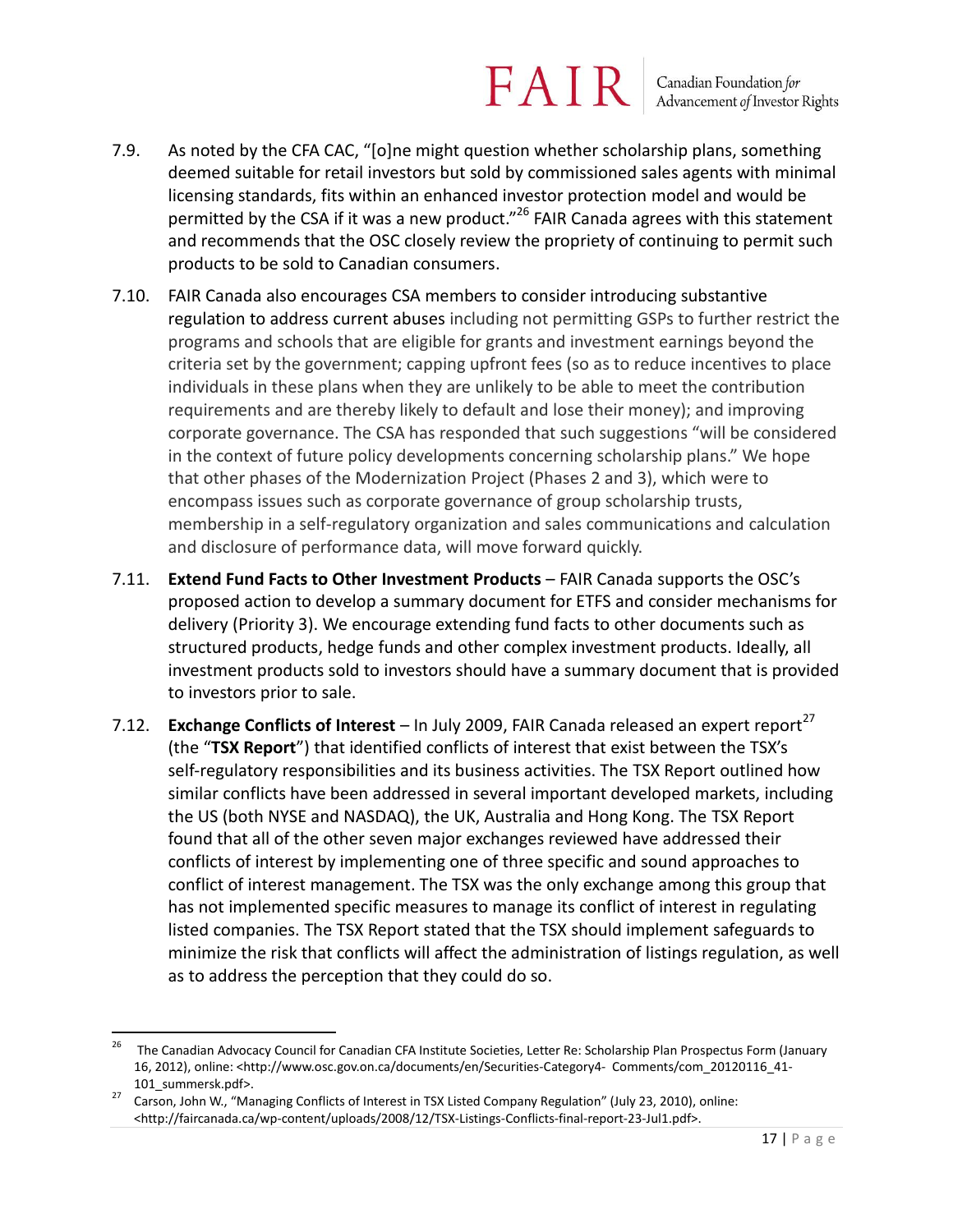Canadian Foundation for<br>Advancement of Investor Rights

- 7.13. In a March 2010 report, the Standing Committee on Government Agencies recommended "that the [OSC] review the potential for conflict of interest between the regulatory and commercial functions of the Toronto Stock Exchange and that it take the steps necessary to address any problems identified."<sup>28</sup>
- 7.14. FAIR Canada recommends that the OSC address within its Draft Statement "the perception that the TSX falls below international standards with respect to the separation of its regulatory and commercial activities"<sup>29</sup> and make it a priority to ensure that the TSX implements adequate safeguards.
- 7.15. **Comprehensive Background Check**  FAIR Canada believes that there is a real need for a single, comprehensive tool that would allow investors to check the securities regulatory background of a potential advisor or investment firm. The current process of verifying that a potential advisor is registered is unnecessarily complex and confusing for retail investors. Even when consumers are aware that they should "check" the registration information of a firm or individual, the complexity of the regulatory regime and the fact that multiple sources must be consulted can make background checks, or even determining whether someone is registered or not, a difficult and confusing exercise for a retail investor. It is not practical to ask the average retail investor to navigate through the complexities of the current system to locate the basic information they need.
- 7.16. FAIR Canada recommends that Canadian securities regulators provide an informative, comprehensive, "one-stop" national system for investors to check registration and background information (including proficiency and disciplinary history) and SRO membership for all firms registered with securities regulators and members of SROs, and to identify non-securities licenses for individuals licensed under different regimes with different sponsoring firms. This system should include plain language explanations of the information provided and be searchable under business names as well as proper legal names. Additionally, we recommend that the system provide assistance to investors who do not have access to the internet and those who are not computer-savvy. One phone number where a consumer can call to have the relevant information explained would be an important element of such a system.

 $\overline{a}$  $\frac{28}{29}$  *Supra* note 3 at page 35.

<sup>29</sup> *Ibid*.